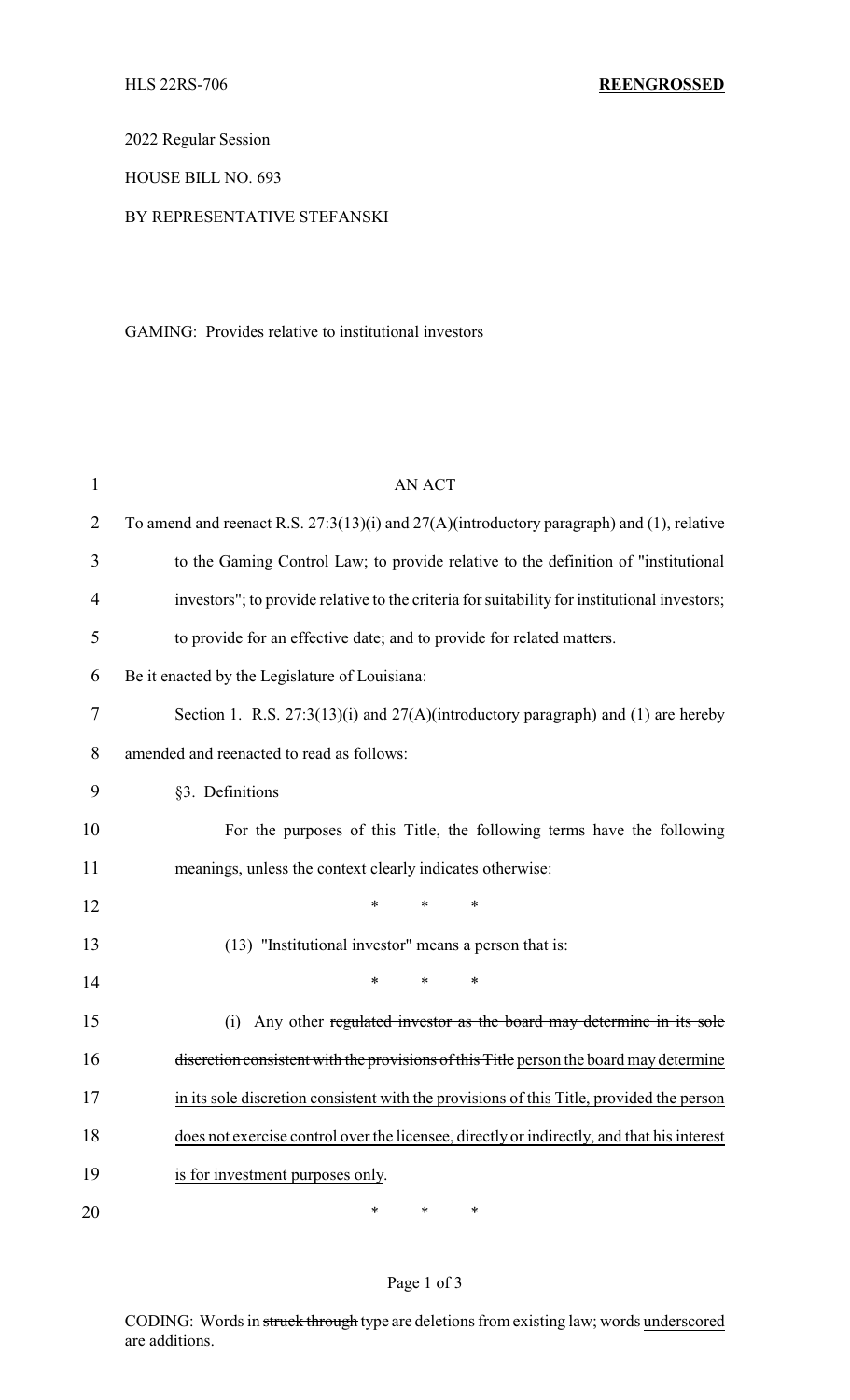| $\mathbf{1}$   | §27. Institutional investors or institutional lenders                                    |  |
|----------------|------------------------------------------------------------------------------------------|--|
| $\overline{2}$ | A. An institutional investor otherwise required to be found suitable or                  |  |
| 3              | qualified pursuant to the provisions of this Title and the rules adopted pursuant        |  |
| 4              | thereto shall be presumed suitable or qualified upon submitting documentation            |  |
| 5              | sufficient to establish qualifications as an institutional investor as defined in R.S.   |  |
| 6              | 27:3, and upon certifying that all of the following criteria:                            |  |
| 7              | (1) It meets any of the following:                                                       |  |
| 8              | (a) owns Owns, holds, or controls publicly traded securities issued by a                 |  |
| 9              | licensee, permittee or holding, intermediate or parent company of a licensee or          |  |
| 10             | permittee in the ordinary course of business for investment purposes only.               |  |
| 11             | (b) Is a plan or trust established and maintained by the United States                   |  |
| 12             | Government, a state, or a political subdivision of a state that owns, holds, or controls |  |
| 13             | equity in a licensee, permittee, or holding, intermediate or parent company or a         |  |
| 14             | licensee or permittee in the ordinary course of business for investment purposes only.   |  |
| 15             | (c) Has been approved by the board pursuant to R.S. $27:3(13)(i)$ and owns,              |  |
| 16             | holds, or controls equity in a licensee, permittee, or holding, intermediate or parent   |  |
| 17             | company or a licensee or permittee in the ordinary course of business for investment     |  |
| 18             | purposes only.                                                                           |  |
| 19             | $\ast$<br>$\ast$<br>$\ast$                                                               |  |
| 20             | Section 2. This Act shall become effective on July 1, 2022; if vetoed by the governor    |  |
| 21             | and subsequently approved by the legislature, this Act shall become effective on July 1, |  |
| 22             | 2022, or on the day following such approval by the legislature, whichever is later.      |  |
|                |                                                                                          |  |

## DIGEST

The digest printed below was prepared by House Legislative Services. It constitutes no part of the legislative instrument. The keyword, one-liner, abstract, and digest do not constitute part of the law or proof or indicia of legislative intent. [R.S. 1:13(B) and 24:177(E)]

| HB 693 Reengrossed | 2022 Regular Session | Stefanski |
|--------------------|----------------------|-----------|
|--------------------|----------------------|-----------|

**Abstract:** Provides relative to the definition of "institutional investor" and provides relative to the criteria for institutional investors.